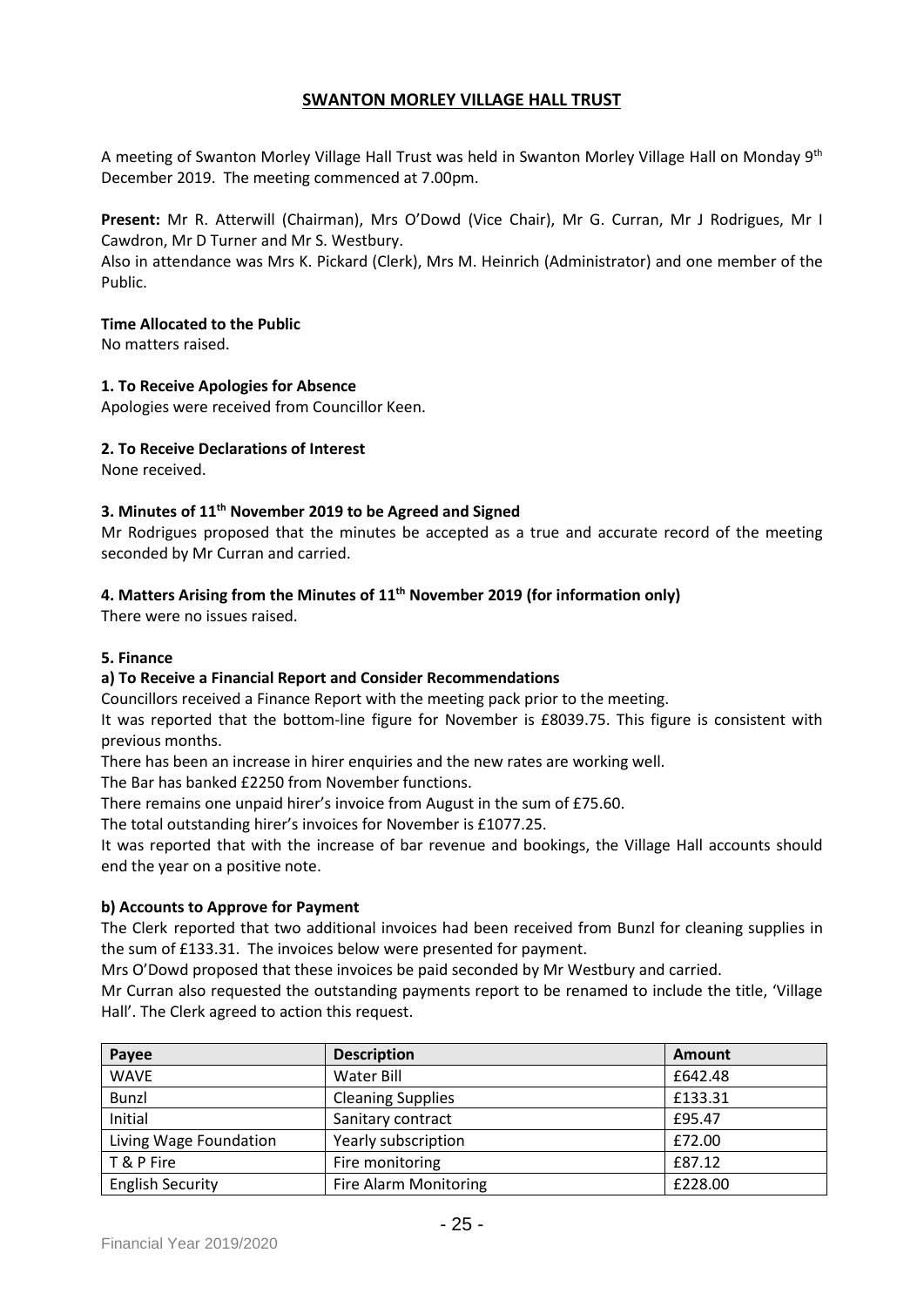| Jewson    | WD40, Screws | £15.62   |
|-----------|--------------|----------|
| Oaks CCTV | Contract     | £366.00  |
|           |              | £1640.00 |

# **c) Staff Payments Made (4 th November – 3 rd December)**

| Type of Work          | <b>Total Payments Made</b> |
|-----------------------|----------------------------|
| Cleaning & Caretaking | £630.00                    |
| <b>TOTAL</b>          | £630.00                    |

### **d) To consider information from the Living Wage Foundation and agree any actions necessary**

The Clerk reported that as a member of the Living Wage Foundation, a notification has been received that the living wage will increase from £9 per hour to £9.30 per hour for the Village Hall staff. Mr Westbury proposed that the increase should be implemented from 1<sup>st</sup> January 2020 seconded by Mr Turner and carried.

### **6. To Receive Report on the Maintenance of Swanton Morley Village Hall and Agree Actions Necessary for Improvements and Health and Safety Compliance**

# **a) To Receive an Update Regarding the Wear and Tear of the Tables and Chairs**

A further quote for reupholstering the 99 damaged chairs has been received from John Lane Upholstery in the sum of £2828.75. This could be further reduced by opting for discontinued fabric to match the existing and remaining chairs, to approximately £2522.

Mr Atterwill proposed that we accept the lower quotation and work on a rotation of 25 of the chairs at a time seconded by Mr Westbury and carried.

# **b) To consider Quotations for Repair to the Telephone Box Library**

The damaged door has been inspected by Mr Banham and it has been discovered that the bottom panel and the side rails all need replacing. It is recommended that they are replaced using hardwood for longevity. Mr Banham has quoted £643.20 for the repair on the phone box.

Mr Atterwill proposed that this quotation is accepted and that Mr Banham is instructed to carry out the work, seconded by Mr Westbury and carried.

# **7. To Receive any Correspondence Relating to the Village Hall**

# **a) To Receive an Update on the Security Issue at the Village Hall and consider additional CCTV coverage**

The Administrator has had further discussions with Oaks CCTV Ltd regarding the siting of the agreed (see minutes of November meeting) additional camera. It is suggested that the better option is actually the lower of the two quoted prices. We are advised that both cameras would cover exactly the same area – the full length of the hedge but choosing the lower option would result in clearer/more detailed images and be cheaper (£126 less) and easier to fit. This was agreed.

Mr Cawdron then requested an update on the Legionella risk plan. This will be an item on the Agenda for the January meeting.

#### *Meeting to be Suspended To Receive Questions from the Floor*

One member of the public referred to the agenda lay out for this month and queried why the finances were not listed.

Mr Atterwill responded that this is in response to the Clerk attending 'Agenda and Minutes' training. Details will still be provided in the minutes of the meeting for transparency.